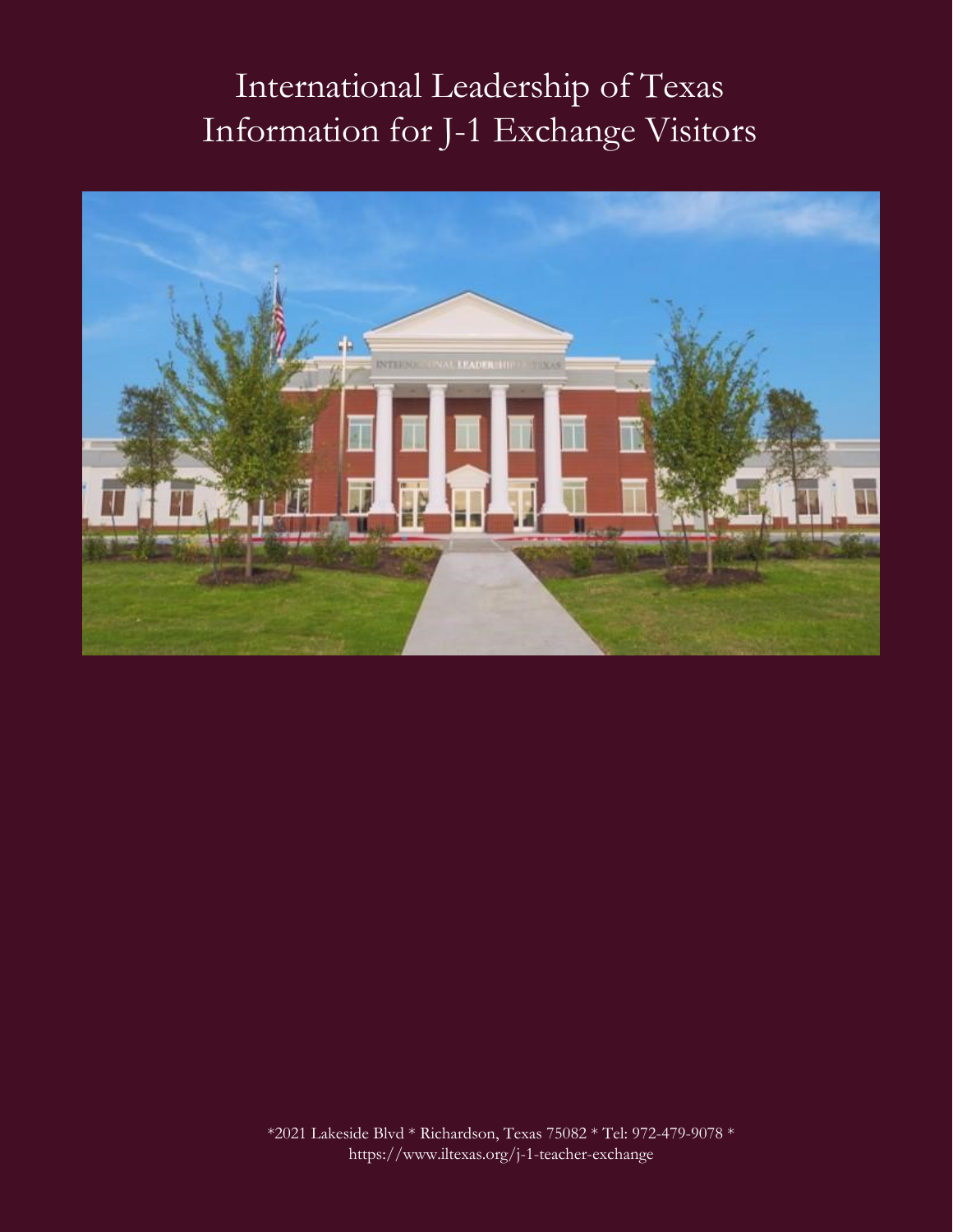## *Table of Contents*

*About the J-1 Program*

**03-**Contact Information for J-1 Program

**04-**J-1 Program at ILTexas

**04-**Objectives of the J-1 Program

### *J-1 Immigration Regulations*

**05-** Important Definitions Regarding the J-1 Program

- **06-** ILTexas J-1 Program Eligibility
- **07** Basic Guidelines for Maintaining Your J-1 Status



- **07** 212(e) Two-Year Home Country Physical Presence Requirement
- **07** Extending Your J-1 Program
- **07** Maximum Length of Stay
- **08** Incident Reporting
- **08** Cross Cultural Component Requirement
- **09** Health Insurance
- **09-10** J-2 Dependents

### *Preparing for Your Arrival to ILTexas*

- **11** Pre-Arrival Checklist
- **12** Pre Departure and Arrival
- **12** Flights to Dallas/ Fort Worth (DFW)
- **12-13** Customs
- **14** Exchange Visitor Costs and Fees
- **14** Expected Work Related Deductions
- **15** Social Security Card Information
- **15-16** Obtaining a Driver License or State ID
- **16-18** Banking

**19- 20** *Frequently Asked Questions*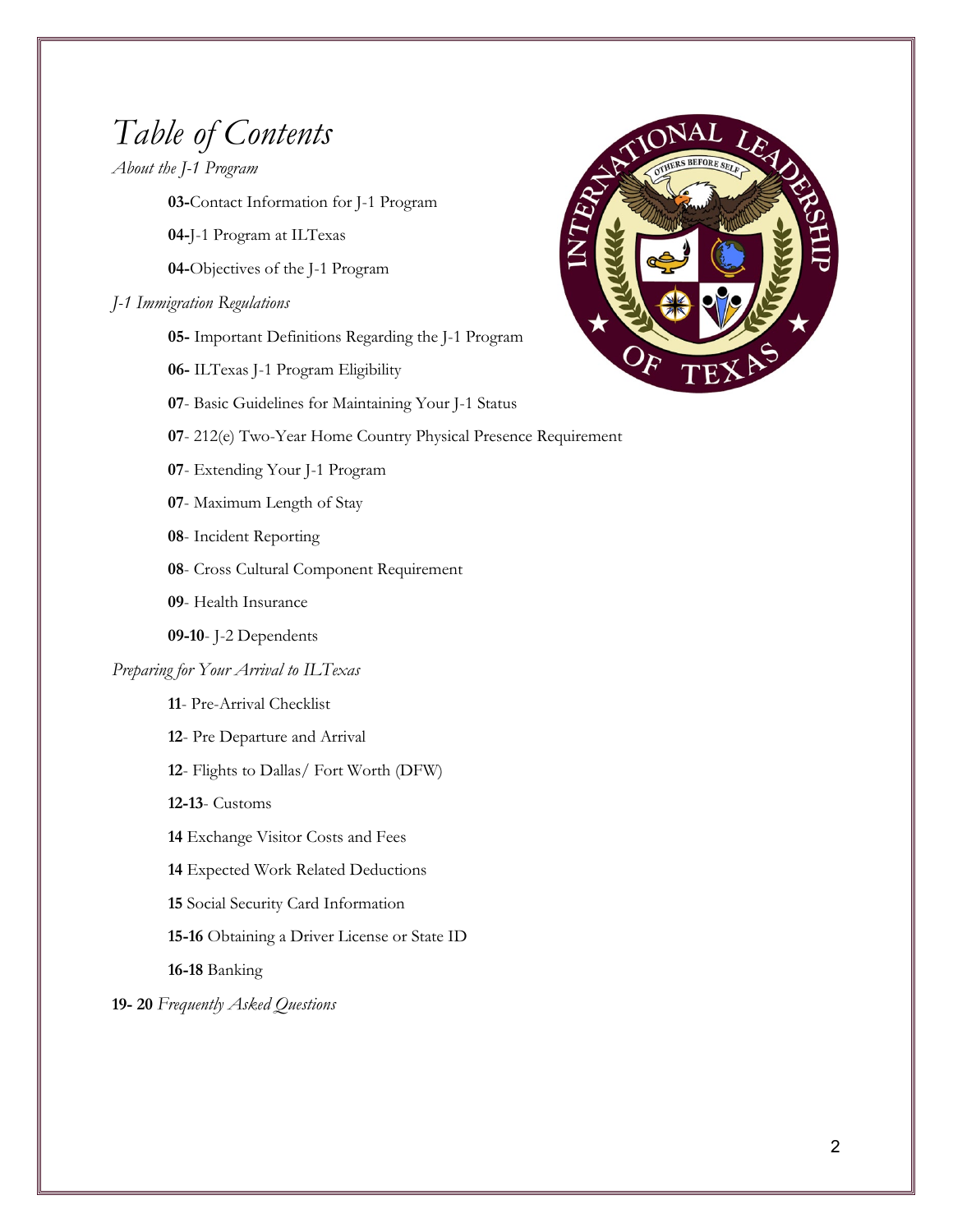## *International Leadership of Texas Contact Information for J-1 Program*

International Department 2021 Lakeside Blvd Richardson, Texas 75082 Telephone (972)-479-9078 Website: [iltexas.org](https://www.iltexas.org/) Email: *[1teachers@iltexas.org*]



Carrie Hutchinson Director of International Teachers Alternate Responsible Officer (ARO) Whatsapp: 972-999-5611 WeChat: chutchinson [hfung@iltexas.org](mailto:hfung@iltexas.org)

Ashley Burch International Sponsor Specialist Responsible Officer (RO) Whatsapp: 956-854-9348 WeChat: aburch15 [aburch@iltexas.org](mailto:aburch@iltexas.org)

### *Sponsor:*

Exchange Visitor Program Sponsor: International Leadership of Texas Responsible Officer: Ashley Burch- International Sponsor Specialist Alternate Responsible Officer: Carrie Hutchinson- Director of International Teachers Address: 2021 Lakeside Blvd, Richardson, TX 75082 Phone: 972-479-9078 E-mail[: j1teachers@iltexas.org](mailto:j1teachers@iltexas.org) Website: [www.iltexas.org](http://www.iltexas.org/)

### *Responsible Agency*:

Administration and regulation of the Exchange Visitor Program is through the Bureau of Educational and Cultural Affairs under the United States Department of State. The Immigration and Naturalization Service ensures compliance of both sponsors and participants in the Exchange Visitor Program through the Student and Exchange Visitor Information System (SEVIS), which is described below. The Bureau of Educational and Cultural Affairs, Academic and Government Programs Division is located at 2200 C Street NW, Washington, DC 20522-0582. Their website address is <http://j1visa.state.gov/>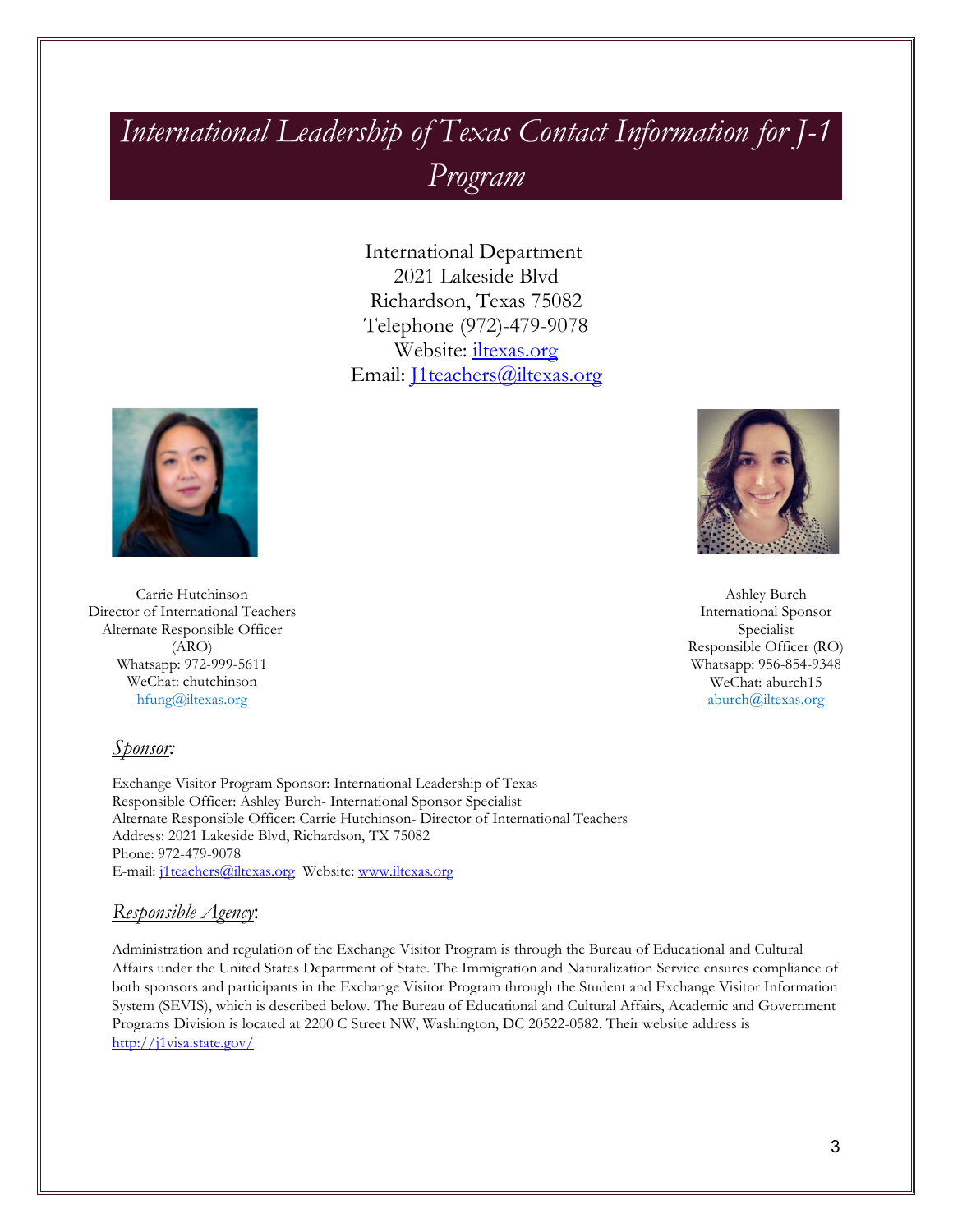### Welcome to the International Leadership of Texas!

This J-1 program handbook contains important and useful information pertaining to the J-1 program. This information is intended to help you maintain your immigration status as well as acclimate to life in Texas. ILTexas is here to assist you both before and during your stay in the United States. Please read this handbook carefully as many of your questions will be answered in this guide. You can also view the official **EVP Welcome Brochure [HERE.](https://j1visa.state.gov/wp-content/uploads/2015/03/Brochure-The-Exchange-Visitor-Program.pdf)**

### *J-1 Program at International Leadership of Texas*

International Leadership of Texas provides qualified foreign Spanish and Chinese teachers the opportunity to teach at an ILTexas K-8 or high school campus. ILTexas is designated by the U.S. Department of State to sponsor Exchange Visitor Teachers.

The mission of ILTexas is to prepare students for exceptional leadership roles in the international community by emphasizing servant leadership, mastering the English, Spanish, and Chinese languages, and strengthening the body, mind, and character. The Exchange Visitor Teacher Program promotes foreign language and cross cultural awareness among the children of Texas, and it encourages the language and cultural development of exchange visitors

Exchange Visitor Teachers are required to teach full-time (minimum of 32 hours per week) during the school year. Teachers will be placed at an ILTexas primary school or secondary school based upon their experience as a teacher and the needs of the organization. A competitive salary based on experience will be offered for the duration of the Exchange Visitor Teacher's employment. Teachers are permitted to teach in the United States for up to three years. An extension of one or two years may be available. Note, this is a temporary exchange program, and at the completion of the program, the Exchange Visitor Teacher will return back to his or her home country.

### *Objectives of the J-1 Program*

The Exchange Visitor Program's purpose under the Mutual Educational and Cultural Exchange Act of 1961 (22 U.S.C. § 2451 et seq.) is to "increase mutual understanding between the people of the United States and the people of other countries by means of educational and cultural exchange; to strengthen the ties which unite us with other nations by demonstrating the educational and cultural interests, developments, and achievements of the people of the United States and other nations, and the contributions being made toward a peaceful and more fruitful life for people throughout the world; to promote international cooperation for educational and cultural advancement; and thus to assist in the development of friendly, sympathetic, and peaceful relations between the United States and the other countries of the world."

The J-1 Exchange Visitor Program is controlled by the U.S. Department of State that provides opportunities for foreign candidates looking to travel and gain experience in the United States. Exchange Visitors are able to come to the United States to pursue a program in one of fifteen categories. The Exchange Visitor's program may have a duration ranging from a few weeks to several years. ILTexas is only authorized to sponsor J-1 Exchange Visitors from the "Teacher" category.

All Exchange Visitors are expected to return to their home country upon completion of their program in order to share their exchange experiences.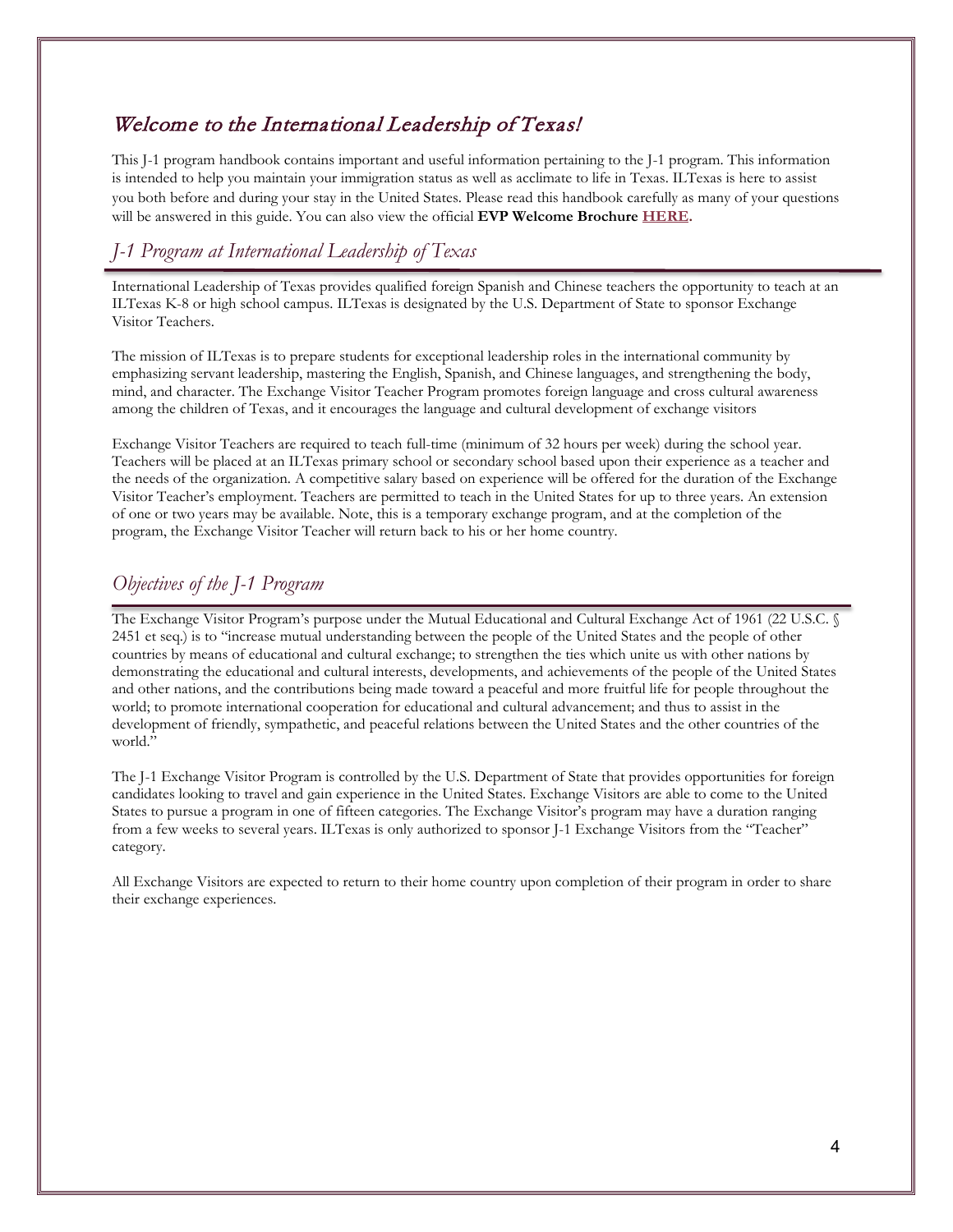### *Important Definitions Regarding the J-1 Program*

**Exchange Visitor Program (EVP**)- Program administered by the U.S. Department of State for the purpose of teaching, instructing or lecturing, studying, observing, conducting research, consulting, demonstrating special skills, receiving training, or to receive graduate medical education or training.

**Student and Exchange Visitor Information System (SEVIS)**- Database used by the U.S. Department of Homeland Security and U.S. Department of State to monitor exchange visitors in the United States.

**Electronic Code of Federal Regulations (E-CFR)**- An editorial compilation of CFR material and *Federal Register* amendments produced by the National Archives and Records Administration's Office of the Federal Register (OFR) and the Government Publishing Office. Exchange Visitor Programs have to follow the statutes listed in the E-CFR.

**Responsible Officer (RO) and Alternate Responsible Officer (ARO)**- ILTexas employees authorized to issue DS-2019's and maintain exchange visitor information in SEVIS. The RO and ARO must ensure that the ILTexas J-1 program is in constant compliance with the exchange visitor program regulations.

**DS-2019**- Basic document used in the administration of the exchange visitor program. The DS-2019 allows a prospective exchange visitor to pursue an interview at a [U.S. embassy or consulate](http://www.usembassy.gov/) in order to obtain a J visa to enter the United States. This form also identifies the exchange visitor and their designated sponsor.

**I-94**- Form used by U.S. Customs and Border Protection intended to keep track of the arrival and departure to/from the United States of people who are not United States citizens or lawful permanent residents.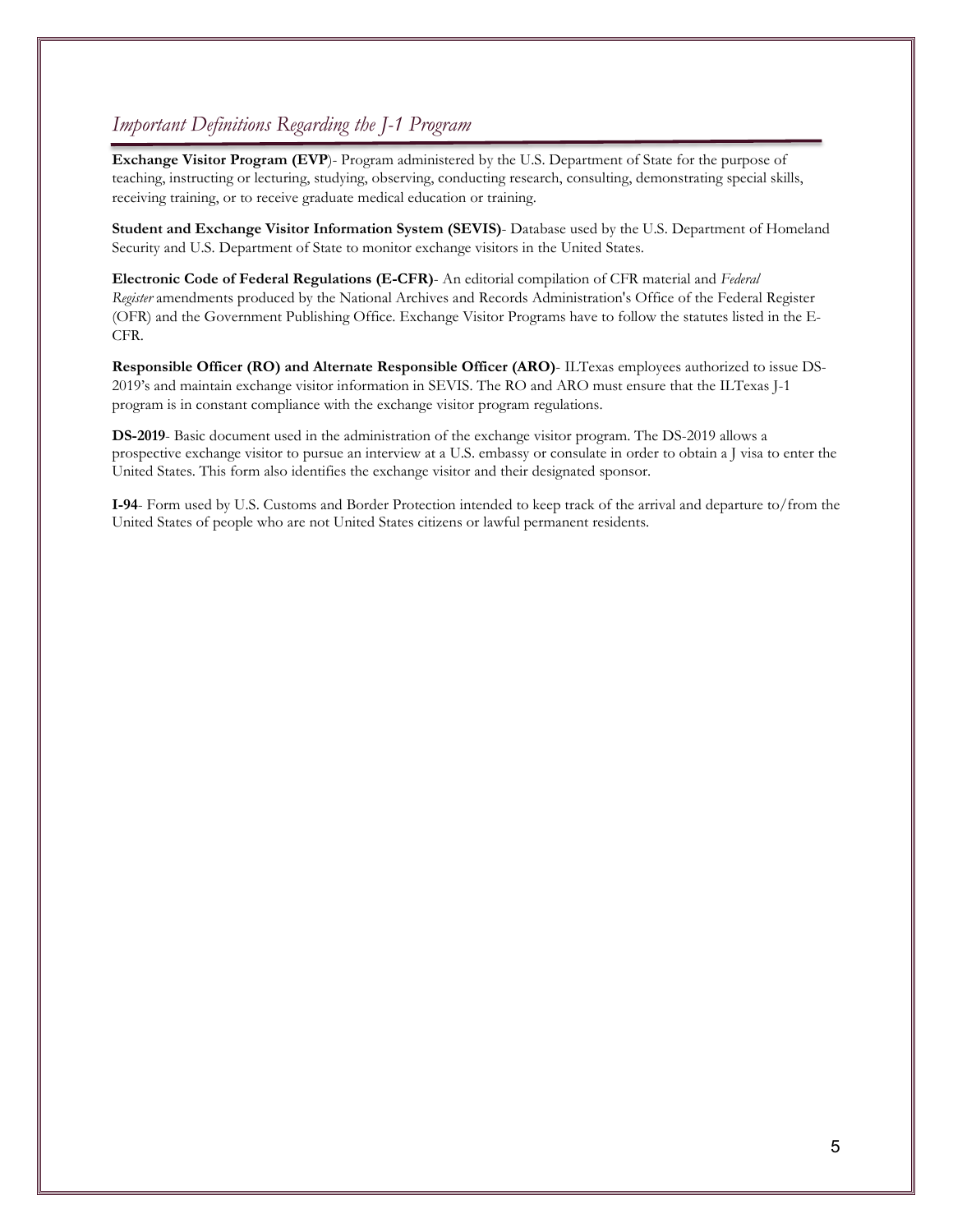### *ILTexas J-1 Program Eligibility*

### **In order for a foreign national to be considered for the ILTexas J-1 program, teachers must meet the following guidelines as noted in CFR** §. **(Teachers)**

Foreign nationals are eligible to participate in exchange visitor programs as full-time teachers if, at the time of initial application to the sponsor, an individual making such application demonstrates to the satisfaction of the sponsor that he or she:

#### 1. Either:

(a) Meets the qualifications for teaching at the primary, including pre-kindergarten, or secondary levels in schools in his or her home country; is working as a teacher in his or her home country at the time of application; and has at least two years of full-time teaching experience;

#### OR

(b) Is not working as a teacher in his or her home country at the time of application, but otherwise meets the qualifications for teaching at the primary (including pre-kindergarten) or secondary levels in schools in the home country; has had at least two years of full-time teaching experience within the past eight years; and, within 12 months of his or her application submission date for the program, has completed an advanced degree (beyond a degree equivalent to a U.S. bachelor's degree) in education or in an academic subject matter that he or she intends to teach or that is directly related to his or her teaching subject field;

2. Possesses, at a minimum, a degree equivalent to a U.S. bachelor's degree in either education or the academic subject field in which he or she intends to teach;

3. Satisfies the teaching eligibility standards in Texas;

4. Official government-issued documents verifying candidate is of good reputation and character;

5. Agrees to come to the United States temporarily as a full-time teacher of record in an accredited primary or secondary school;

6. Supply at least three (3) reference letters from colleagues, supervisors and/or principals attesting to that teacher's good reputation, character and teaching skills. One of these letters MUST be from the teacher's current principal or school headmaster;

7. Demonstrate proficiency of the English language. A free English proficiency test will be required of all candidates.;

8. Submit a letter from the teacher's home country head of a school, which states that school's willingness to work with the exchange teacher on the cross-cultural activity component. The foreign school with which the exchange teacher plans to work must be at the same academic level as the foreign teacher's proposed host school. The letter submitted as part of the foreign teacher's application package must be signed by the head of the school or another individual in an appropriate position of authority to speak for the school within the foreign country's school system; the official signing the letter must list both email and telephone contact information. The letter may be submitted in English or in the original language of the home country with an English translation; the name, title/organization and contact information of the translator must be noted on the translation.

9. Confirm financial ability and sufficient funds to cover relocation expenses to the United States and living expenses for at least 2 months after arrival.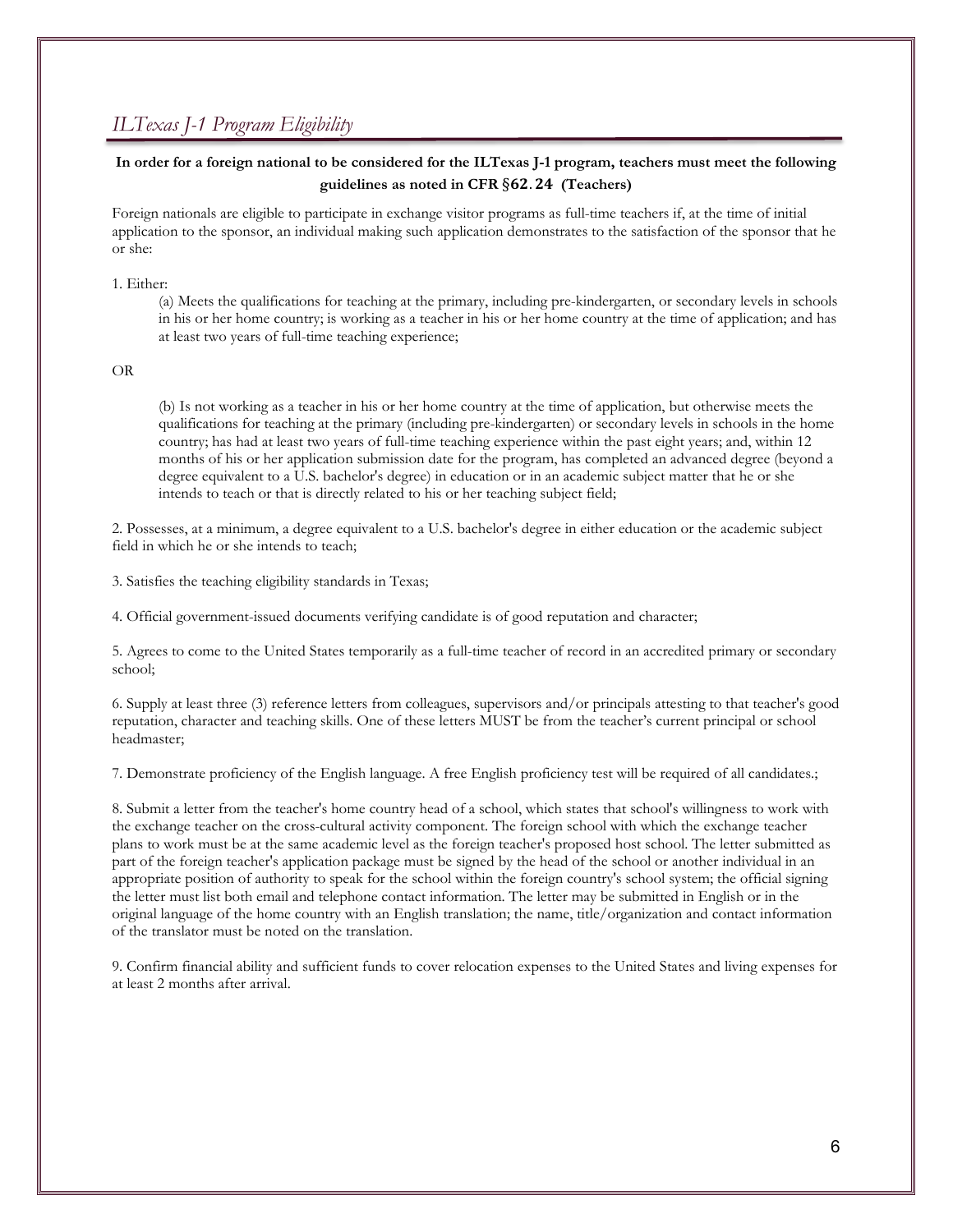### *Basic Guidelines for Maintaining your J-1 status*

Below is a summary of what ILTexas J-1 teachers must do to appropriately maintain their visa status.

- *J-1's must have a valid passport at all times*
- *J-1 dependents must maintain health insurance that meets the U.S. Department of State requirements*
- *J-1's must report any changes to their U.S. residential address, email, phone number or primary site of activity within 10 days of the change*
- *J-1's must pursue the objective of the J-1 teacher program. J-1 Exchange Visitor teachers are employed and paid by International Leadership of Texas. Employees are not allowed to accept employment from any other company, institution, or individual. Acceptance of any other form of employment is a violation of program status and the exchange visitor is subject to termination as a participant in the Exchange Visitor Program.*
- *J-1's must have the appropriate re-entry documents to re-enter the U.S. if traveling*

### *212 (e) Two- Year Home Country Physical Presence Requirement*

When a J-1 Exchange Visitor agrees to participate in an Exchange Visitor Program and their program falls under the conditions explained below, they will be subject to the two-year home-country physical presence (foreign residence) requirement. The exchange visitor will be required to return to their home country for two years at the end of their exchange visitor program. This requirement under immigration law is based on Section 212(e) of the Immigration and Nationality Act.

An exchange visitor is subject to the two-year home country physical presence requirement under the following conditions:

- The exchange visitor J–1 Visa program is funded in whole or in part directly or indirectly by the U.S. government or the government of their nationality or last residence.
- Exchange Visitor is a national or permanent resident of a country which has deemed their field of specialized knowledge or skill necessary to the development of the country.

Whether the exchange visitor is subject to this rule will be determined by the consular officer at the visa interview and will be indicated on the J Visa. If the J-1 brings a J-2 dependent, they are also subject to the 212(e) requirement.

### *Maximum Length of Stay*

The category shown in item 4 of your DS-2019 determines your maximum period of stay under your J-1 program. See the second page of the DS-2019, 1(c) "Limitations of Stay." After you have successfully completed your program, you are permitted to remain in the U.S. for up to 30 days. During this 30-day period, it is often referred to as the "Grace Period". You may travel inside the United States during this time, but you are not eligible to travel to another country as you will not be permitted re-entry to the United States because of the expired J-1 visa.

### *Extending your J-1 program*

Exchange Visitor Teachers in their 3<sup>rd</sup> year are eligible to apply for an extension of one or two years, but not by a semester or by other fractions of academic years. A teacher should inform ILTexas of the desire for an extension, and the program sponsor will apply for an extension on behalf of the teacher. Applications for extensions should be made no later than three months prior to the beginning of the desired extension period. Extensions must be approved by the Department of State. Please reach out to ILTexas Responsible Officer for more information.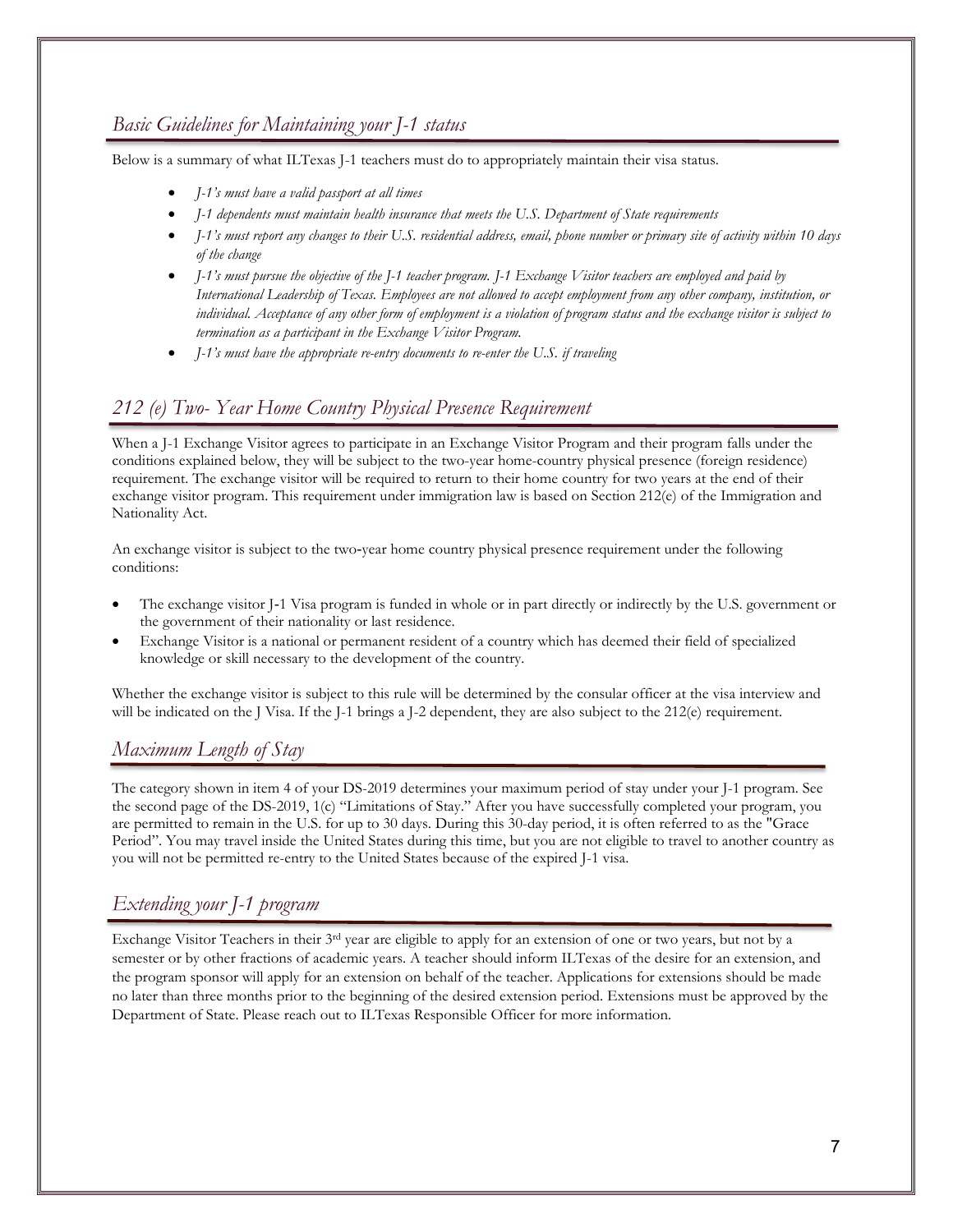### *Incident Reporting*

22 CFR 62.13(d) Serious problem or controversy. Sponsors must inform the Department of State on or before the next business day by telephone (confirmed promptly in writing by facsimile or email) of any investigations of an exchange visitor's site of activity or serious problem or controversy that could be expected to bring the Department of State, the Exchange Visitor Program, or the sponsor's exchange visitor program into notoriety or disrepute, including any potential litigation related to a sponsor's exchange visitor program, in which the sponsor or an exchange visitor may be a named party.

The Department of State requires ILTexas to monitor the health, safety and welfare of their J-1 teachers and their J-2 dependents. The J-1 or J-2 dependent must notify ILTexas immediately by email or phone so that our office can provide assistance and report the incident if needed pertaining to any of the examples below:

- *Exchange Visitor Death*
- *Exchange Visitor Missing*
- *Exchange Visitor Serious Illness or Injury (e.g., brain injury, severe burn, major surgery, communicable disease, serious mental health incidents, any condition requiring hospitalization of 48 hours or more, etc.)*
- *Litigation (related to a sponsor's exchange visitor program, in which sponsor or an exchange visitor may be a named party)*
- *Incident Involving the Criminal Justice System (e.g., arrest, charges, law enforcement, etc.)*
- *Sexually-Related Incidents or Abuse (an incident or allegation involving sexual exploitation, harassment or abuse)*
- *Negative Press involving a sponsor's exchange visitor program*
- *Foreign Government Involvement (including embassy officials)*
- *Other Situations Impacting Exchange Visitor Safety (e.g., natural disasters, civil unrest, outbreaks of violence)*

### *Cross Cultural Component Requirement*

A cross cultural activity is defined as an activity designed to promote exposure and interchange between Exchange Visitors and Americans so as to increase their mutual understanding of each other's society, culture, and institutions.

During each academic year, the Exchange Visitor Teacher is required to complete two cross-cultural activities, one from each of the following categories:

- An activity for the teacher's classroom, larger host school or host school district population, or the community at large designed to give an overview of the history, traditions, heritage, culture, economy, educational system and/or other attributes of his or her home country. Sponsors of exchange teachers placed at international schools must require their exchange teachers to conduct at least one cross-cultural activity per academic year outside the host school in nearby schools or communities where international opportunities may be more limited than those found in their host school.
- An activity that involves U.S. student dialogue with schools or students in another country, preferably in the exchange teacher's home school, through virtual exchange or other means, in order to supplement the goals of the in-person exchange.

Teachers will be required to submit annual reports describing the cross-cultural activities performed to the Responsible Officer. Support staff at each ILTexas school will assist Exchange Visitor Teachers in fulfilling the cross-cultural component.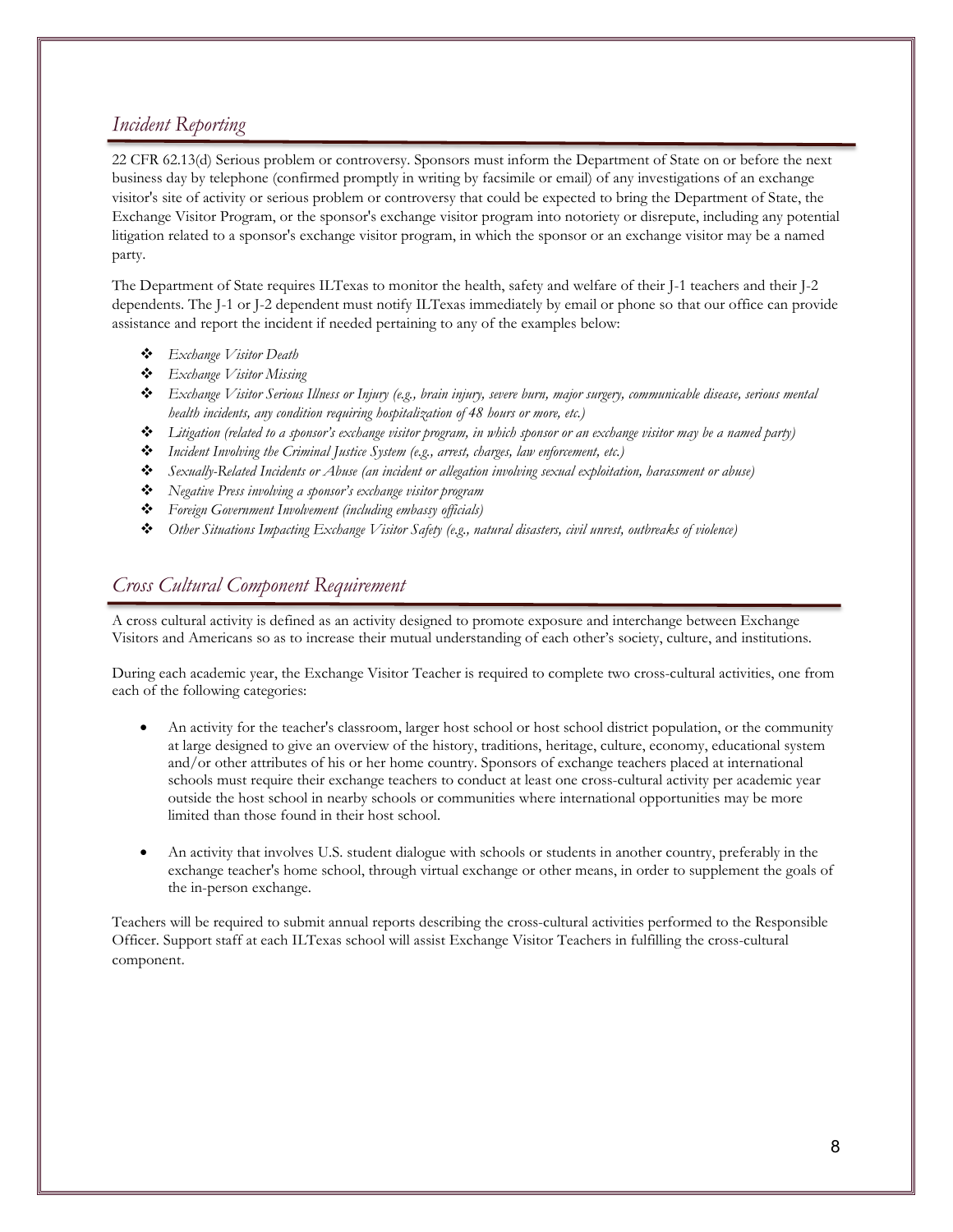### *Health Insurance*

ILTexas will provide health insurance for Exchange Visitor Teachers that meets at least the minimum standard for the Exchange Visitor program. All Exchange Visitor Teachers will receive at least the following health insurance at no cost:

| Medical Benefits per accident or illness | \$100,000 |
|------------------------------------------|-----------|
| Medical Evacuation                       | \$50,000  |
| Repatriation of Remains                  | \$25,000  |
| Deductible per accident or illness       | \$500     |

J-1 Teachers at ILTexas are not eligible to enroll in TRS ActiveCare Health Insurance but are welcome to purchase additional insurance that ILTexas offers to their employees such as Vision and Dental.

### *J-2 Dependents*

### **What is the J-2 Visa?**

The J-2 Visa is a non-immigrant visa issued by a consular official at a U.S. embassy or consulate for spouses and dependents (unmarried children under the age of 21) of J-1 exchange visitors who accompany or later join the J-1 holder in the United States. Please visit the official BridgeUSA [website](https://j1visa.state.gov/basics/j2-visa/) for additional information.

### **Who is eligible?**

Eligibility for a J-2 Visa depends on the specific exchange program being offered to the J-1 non-immigrant by a sponsor organization. The exchange categories of au pair, camp counselor, secondary school student and summer work travel do not permit J-2 Visas. In addition, although some categories allow for spouses and/or dependents to accompany a J-1 Visa holder, there are specific programs that do not.

### **Reporting Requirements**

J-1 teachers must inform their visa sponsor when the dependent will arrive no later than two weeks before the arrival. The J-1 teacher must report the J-2's phone number and email address. Any changes in contact information must be provided to the RO within 10 calendar days.

### **Employment**

J-2 dependents are eligible to apply for employment authorization through USCIS. J-2s must receive an employment authorization document (EAD Card) from USCIS prior to beginning employment. For information on how to obtain work authorization, please contact your Responsible Officer at [j1teachers@iltexas.org.](mailto:j1teachers@iltexas.org)

#### **Study**

J-2 dependents can study in the U.S. as long as it is not their primary reason of entry to the U.S. Adults are eligible to enroll in a full-time degree-seeking program, and children can study full-time at a primary or secondary school.

#### **Insurance**

J-2 dependents are required to have insurance coverage during the duration of their stay in the United States. J-1 teachers are responsible for paying for the insurance. A copy of the insurance for dependents must be provided to your Responsible Officer before the J-2 dependent arrives in the United States.

Insurance must meet the following coverage requirements:

| Medical Benefits per accident or illness | \$100,000 |
|------------------------------------------|-----------|
| Medical Evacuation                       | \$50,000  |
| Repatriation of Remains                  | \$25,000  |
| Deductible per accident or illness       | \$500     |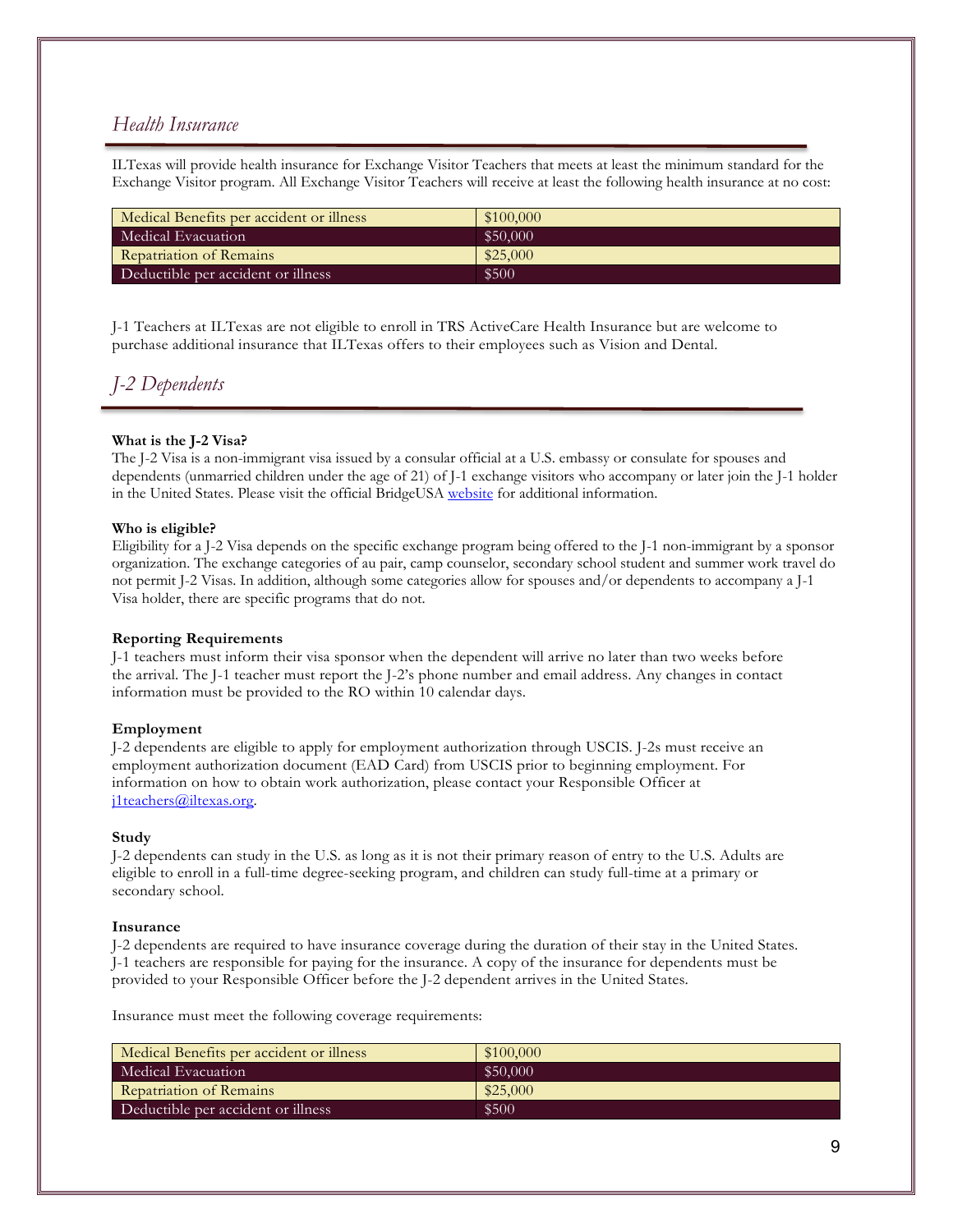#### **J-2 Departure or Change of Status**

If the J-2 dependent changes status or decides to permanently return back to his or her country, you must inform the RO within 10 calendar days so that their SEVIS record can be closed.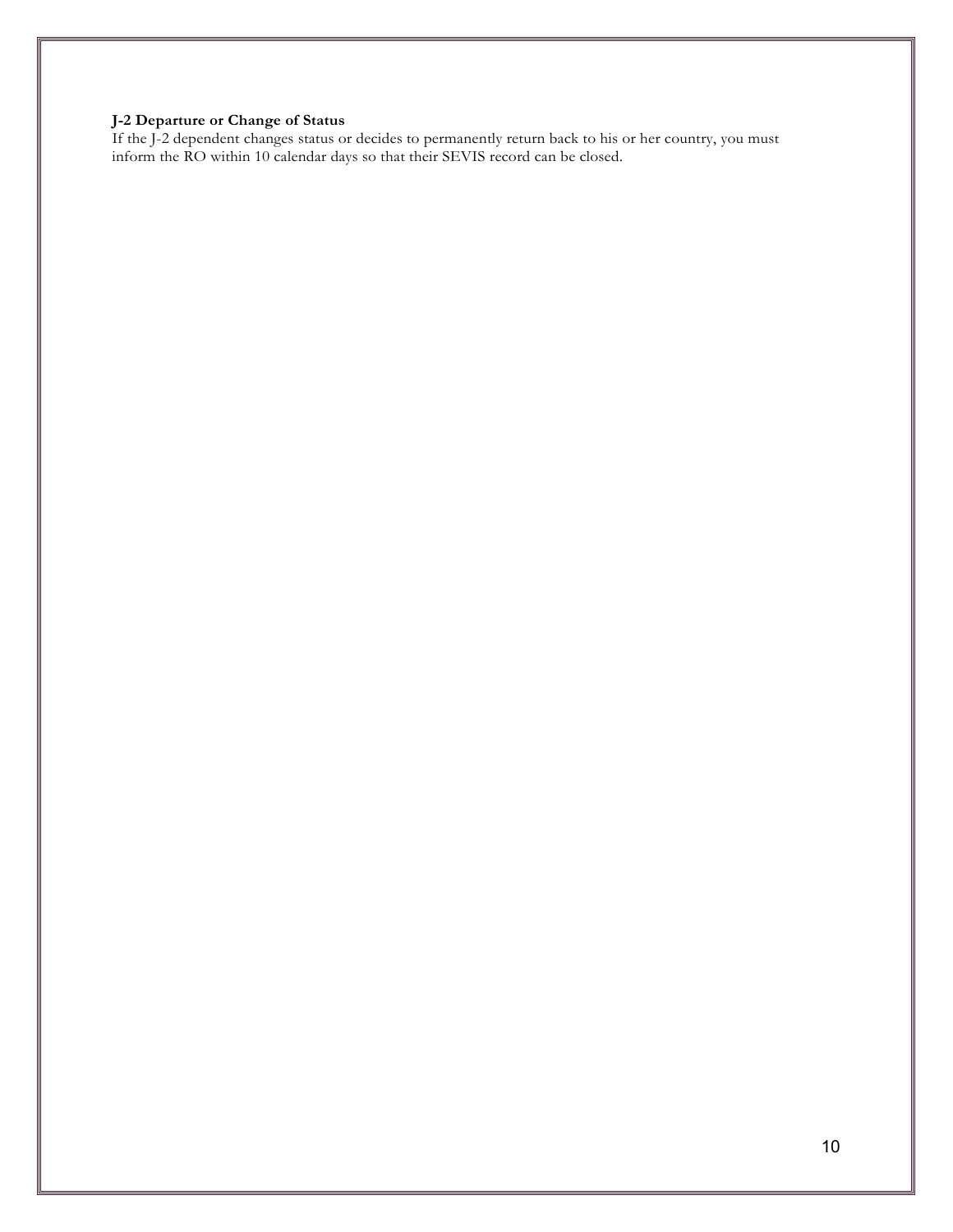## Preparing for your arrival to ILTexas

Please take time to review this section, as this will help you with your next steps in preparing you to come to the United States to teach at ILTexas. Please review the checklist to help you prepare for your arrival.



### **Review Your Visa Documents**

-Upon receiving your DS-2019, please review your form and make sure all information is accurate and correct

### **Pay I-901 SEVIS Fee**

-Unless otherwise exempt, J-1's must pay a SEVIS I-901 fee to the U.S Department of Homeland Security. To pay the I-901 fee, please visit: [https://www.fmjfee.com/i901fee/index.html.Y](https://www.fmjfee.com/i901fee/index.html)ou MUST keep your receipt because you will need to show proof of payment when you apply for your visa.



#### **Obtain Your Visa**

-Once you pay the SEVIS I-901 fee, you can make your visa appointment. Please contact your closest U.S. Embassy or Consulate to receive instructions on the non- immigrant visa application.



### **Arrive in the United States**

-J-1's cannot enter the U.S. more than 30 days prior to the start date listed on your DS-2019. Upon entering the U.S., you must be able to present a valid passport, your original DS-2019, valid J visa and proof of your SEVIS fee payment.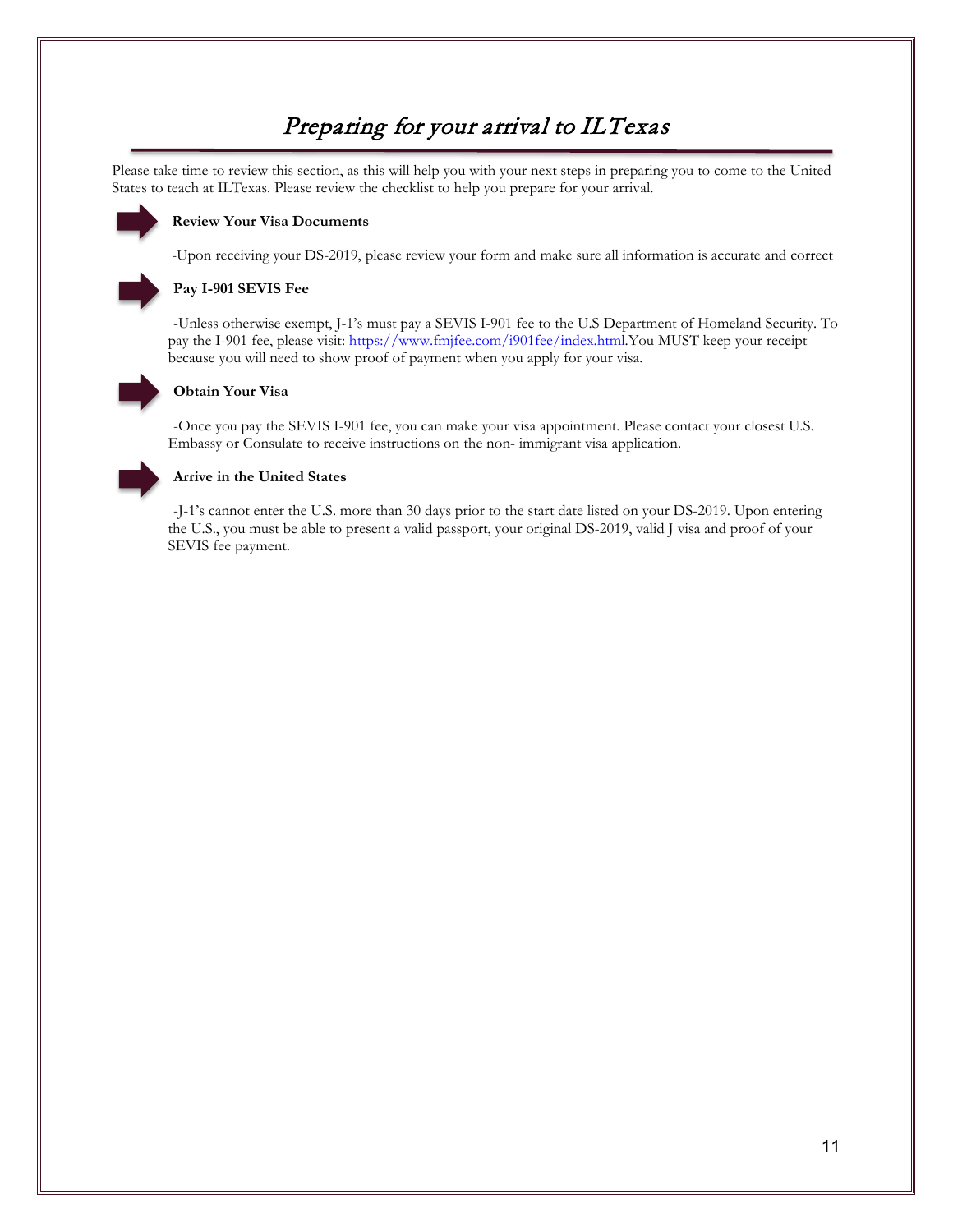### *Pre- Arrival Checklist*

- o Verify that all the information on your DS-2019 is correct.
- o Pay the SEVIS I-901 FEE online a[t https://www.fmjfee.com/i901fee/index.html](https://www.fmjfee.com/i901fee/index.html)
- o Locate your local U.S. consulate; schedule an appointment for a visa interview[: http://www.usembassy.gov/](http://www.usembassy.gov/)
- o Apply for a J-1 Visa at the nearest U.S. Consulate or Embassy to your home residence.
- o Collect and organize immigration documents needed for your visa interview.
- o Secure health insurance for any J-2 dependents (if applicable) and send the information to: [j1teachers@iltexas.org](mailto:j1teachers@iltexas.org)
- o Arrange travel to United States and relay that information to: [j1teachers@iltexas.org](mailto:j1teachers@iltexas.org)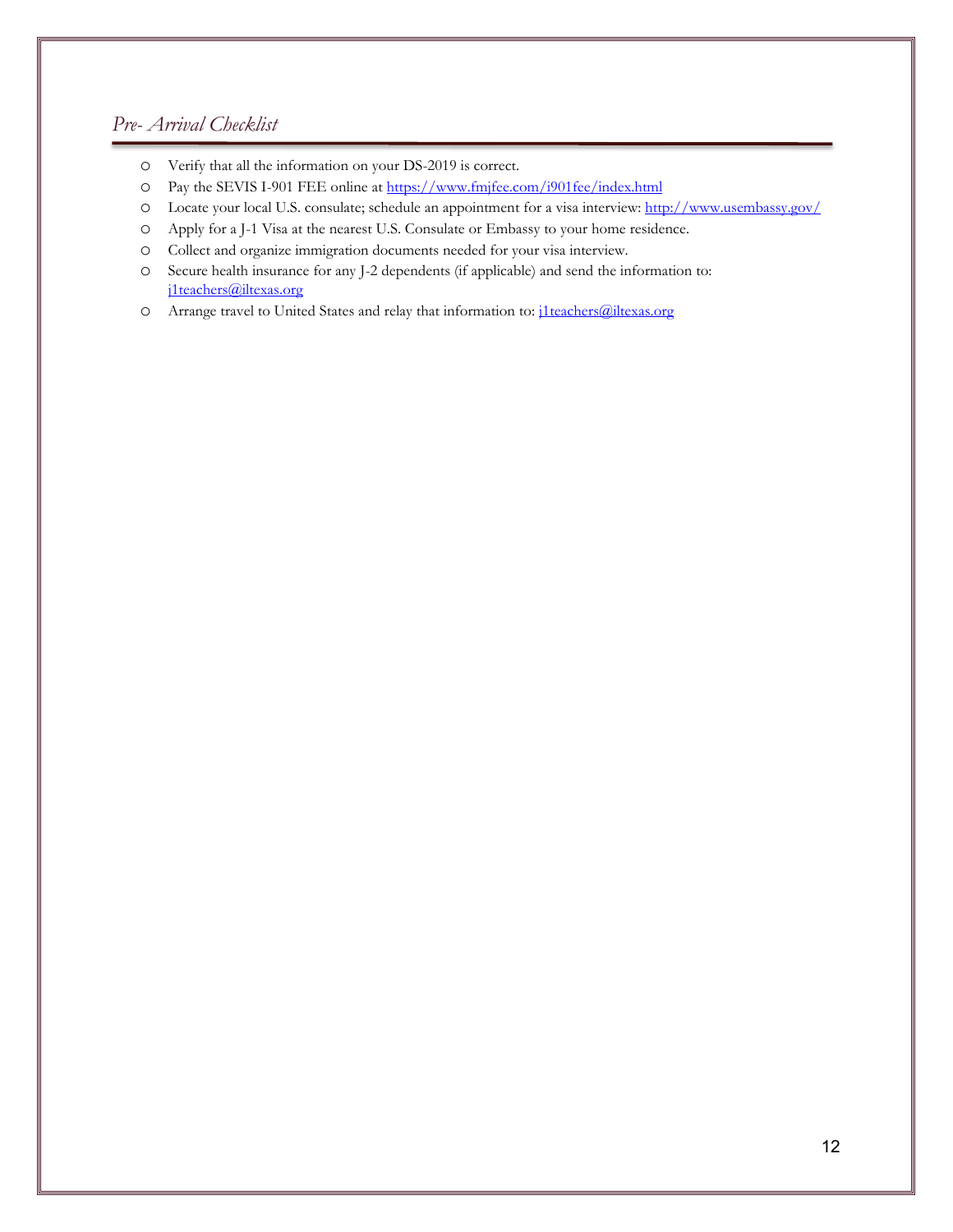### *Pre Departure and Arrival*

**Packing:** Below is a list of items that may be beneficial to bring with you. Remember to keep important documents with you in your carry on, as you will need them upon arrival.

- Your driver's license or international driver's license.
- A supply of medications for existing medical conditions. Prescriptions from abroad cannot be filled in the United States. It is a good idea to have your physician provide you with a description of the prescription medicine(s) you take. You can then consult a physician in the

U.S. for a prescription that can be filled here.

- An extra pair of eyeglasses or contact lenses.
- Medical records, dental records, and academic records of any dependents that will be enrolling in school in the United States.
- Birth certificates or other proof of age for children who will be entering school for the first time in the U.S.
- Credit cards (Exchange Visitors sometimes have a long wait after applying for credit cards in the United States). Let them know you will be using it in the US.
- Proof of safe driving record in your home country for the past one to three years, if you might be purchasing automobile insurance in the U.S.
- Your Social Security Number or Individual Taxpayer Identification Number if you were issued one on a previous trip to the United States.
- Slides, photographs, magazines, CDs, music and maps of your home country, which can be used in informal presentations you may be invited to give.

### *Flights to Dallas/Fort Worth (DFW)*

ILTexas's International Teacher Orientation is located at our Garland High School campus. It is preferred that you to to Dallas- Fort Worth International Airport. We suggest that teachers who are assigned to Houston and College Station campuses also fly into DFW International Airport as customs delays may interfere with you arriving to Dallas on time for orientation. Love Field Airport is also in Dallas, but it does not offer many international flights.

### *Customs*

At the Airport (or Port of Entry) you will be asked to show your documents in the first city in which you arrive in the United States to be given permission to enter the country. Please carry with you (in your carryon bag, NOT in your checked baggage):

- Your Passport with J-1 visa stamp

- Any supporting documentation that was shown to the United States Embassy/ Consulate to obtain the visa.

The U.S. Customs and Border Protection (CPB) officer should return all documents to you. When arriving at a U.S. airport from outside the U.S., the airline will give all non-United States citizens a form to complete while still en route to the United States, either Form I-94 (white), Arrival/Departure Record, or Form I-94W (green), Nonimmigrant Visa Waiver Arrival/Departure Form. The forms ask for basic identification information and the address where you will stay in the United States. Upon arrival, the airline personnel will show you to the inspection area. You will line up in an inspection line and then speak with an Immigration inspector. If you are not a U.S. citizen, you should use the lanes marked for non-citizens. The Immigration inspector must determine why you are coming to the United States, what documents you may require, if you have those documents, and how long you should be allowed to initially stay in the United States. If you are

<sup>-</sup> DS-2019 Form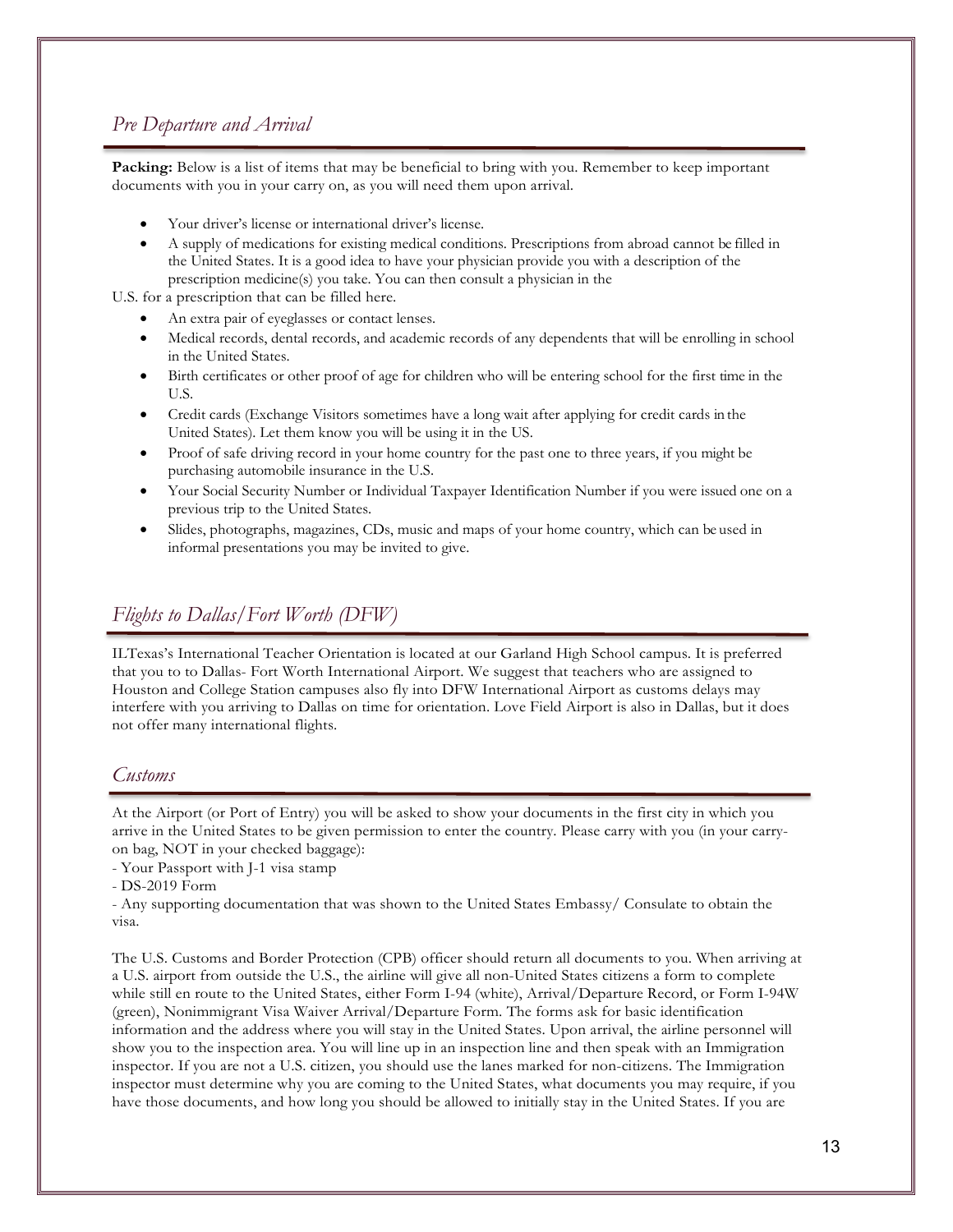allowed to proceed, the inspector will stamp your passport. A completed form will show what immigration classification you were given and how long you are allowed to stay. This I-94 Form, not your visa, indicates how long you may stay in the U.S. You will then be permitted to proceed to Customs. You will be able to access your I-94 online, as the U.S. no longer issues paper I-94s at international airports. Make sure you have your passport, visa, and DS-2019 ready to show the officer at the port of entry.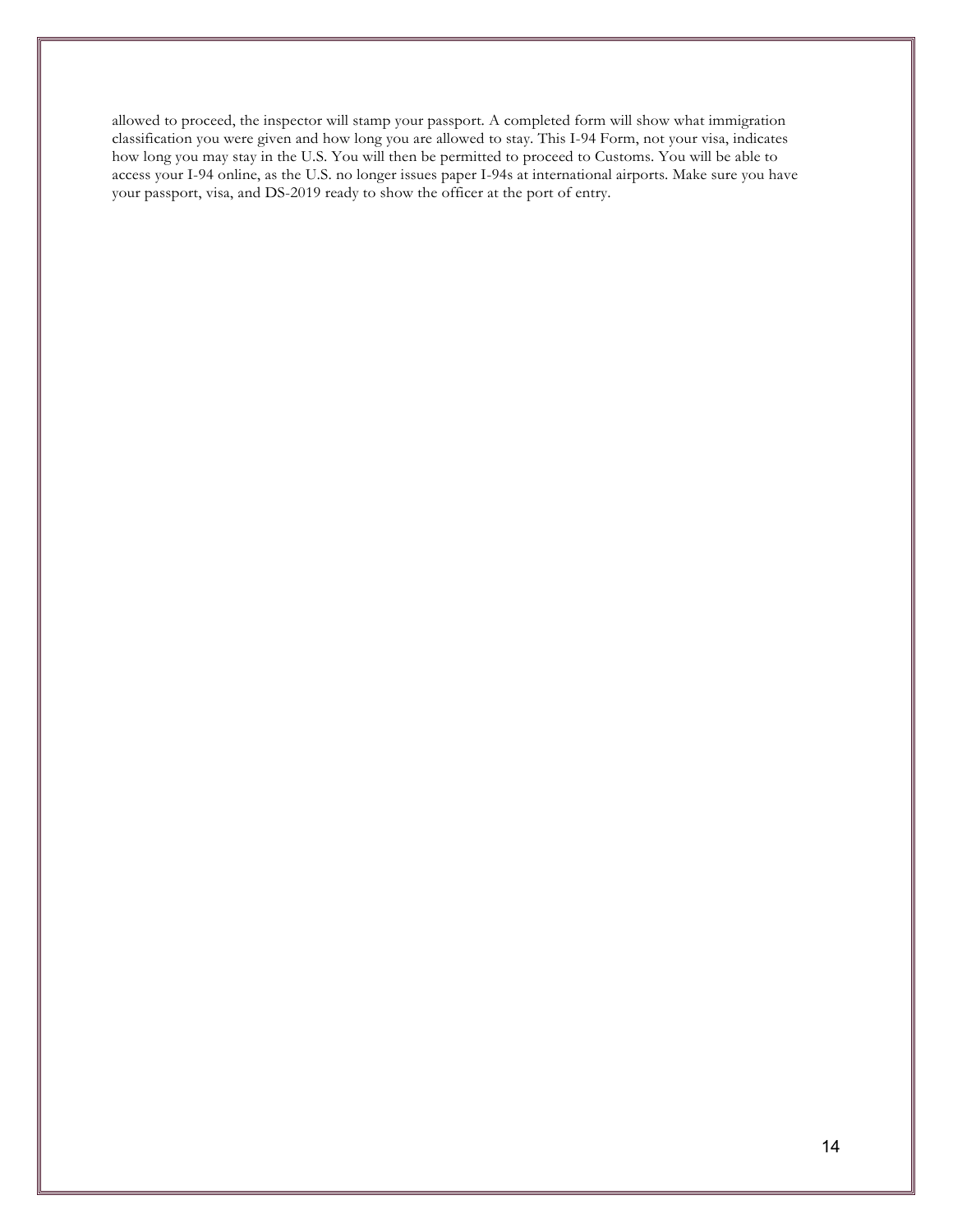### *Exchange Visitor Costs and Fees*

Upon arrival in the U.S. and while in the U.S. you will be responsible for the following costs and expenses:

- SEVIS I-901 Fee
- Consular/visa application fees
- Travel expenses to and from the United States
- Personal expense money for the initial costs upon arriving in the United States prior to receipt of the first paycheck
- Certification or licensure costs
- Fees for translation of documents into English
- Costs and fees associated with J-2 dependents including insurance premiums
- Insurance (other than medical that is provided by ILTexas)
- Typical expenses such as housing, bills, transportation, food, and all other expenses in the United States

We have also included a chart to visualize the costs associated to living in the U.S. These amounts are not exact and what you spend each month varies person to person.

|                    | 1-Time fees for teacher only                           |                                       |                         |                  |                         |  |
|--------------------|--------------------------------------------------------|---------------------------------------|-------------------------|------------------|-------------------------|--|
|                    | Visiting International Teacher (VIT) certification fee |                                       |                         |                  | \$78.00                 |  |
|                    | Texas background check / fingerprinting fee            |                                       |                         |                  | \$50.00                 |  |
|                    | <b>Insurance</b>                                       | <b>Teacher only</b>                   | <b>Teacher + spouse</b> | Teacher + kid(s) | <b>Teacher + family</b> |  |
|                    | Medical                                                | <b>ILTexas paid</b>                   | \$120                   | \$100            | \$150                   |  |
|                    | Dental                                                 | \$20                                  | \$40                    | \$42             | \$64                    |  |
|                    | <b>Vision</b>                                          | \$8                                   | \$13                    | \$14             | \$20                    |  |
|                    | <b>Expense</b>                                         | <b>Teacher only</b>                   | <b>Teacher + spouse</b> | Teacher + kid(s) | <b>Teacher + family</b> |  |
| Costs              | Housing                                                | \$650 - \$1000                        |                         | \$800 - \$1200   | \$1100 - \$1600         |  |
|                    | Car payment                                            | Monthly - \$500                       |                         |                  |                         |  |
| and                | Auto insurance/gas                                     | Monthly - \$300 (insurance & gas)     |                         |                  |                         |  |
|                    | Auto registration                                      | Yearly cost - \$80<br>Monthly - \$25  |                         |                  |                         |  |
|                    | Renter insurance                                       |                                       |                         |                  |                         |  |
|                    | Food                                                   | $$100 - $250$                         | $$150 - $350$           | $$250 - $400$    | $$350 - $500$           |  |
| Living<br>Expenses | Clothing                                               | $$200+$<br>$$100+$                    |                         |                  | $$300+$                 |  |
|                    | <b>Entertainment</b>                                   | $$100 - $200$<br>$$150 - $300$        |                         | $$200 - $400$    |                         |  |
|                    | Mobile phone                                           | Monthly - \$50/line<br>Monthly - \$65 |                         |                  |                         |  |
|                    | Internet                                               |                                       |                         |                  |                         |  |

### *Expected Work-Related Deductions*

Exchange Visitor Teachers may have the following deductions made from their paychecks:

- -Federal Withholding\*
- -Medicare 1.45%
- -TRS Retirement 7.7% (mandatory retirement contribution)
- -TRS Care .65% (mandatory contribution to retiree health care)
- -Other voluntary benefits

\*Some teachers are exempt from federal withholdings due to a tax treaty between the United States and their country of citizenship. For more information, please visit the IRS [U.S. Tax Treaties Publication 901](https://www.irs.gov/pub/irs-pdf/p901.pdf) website.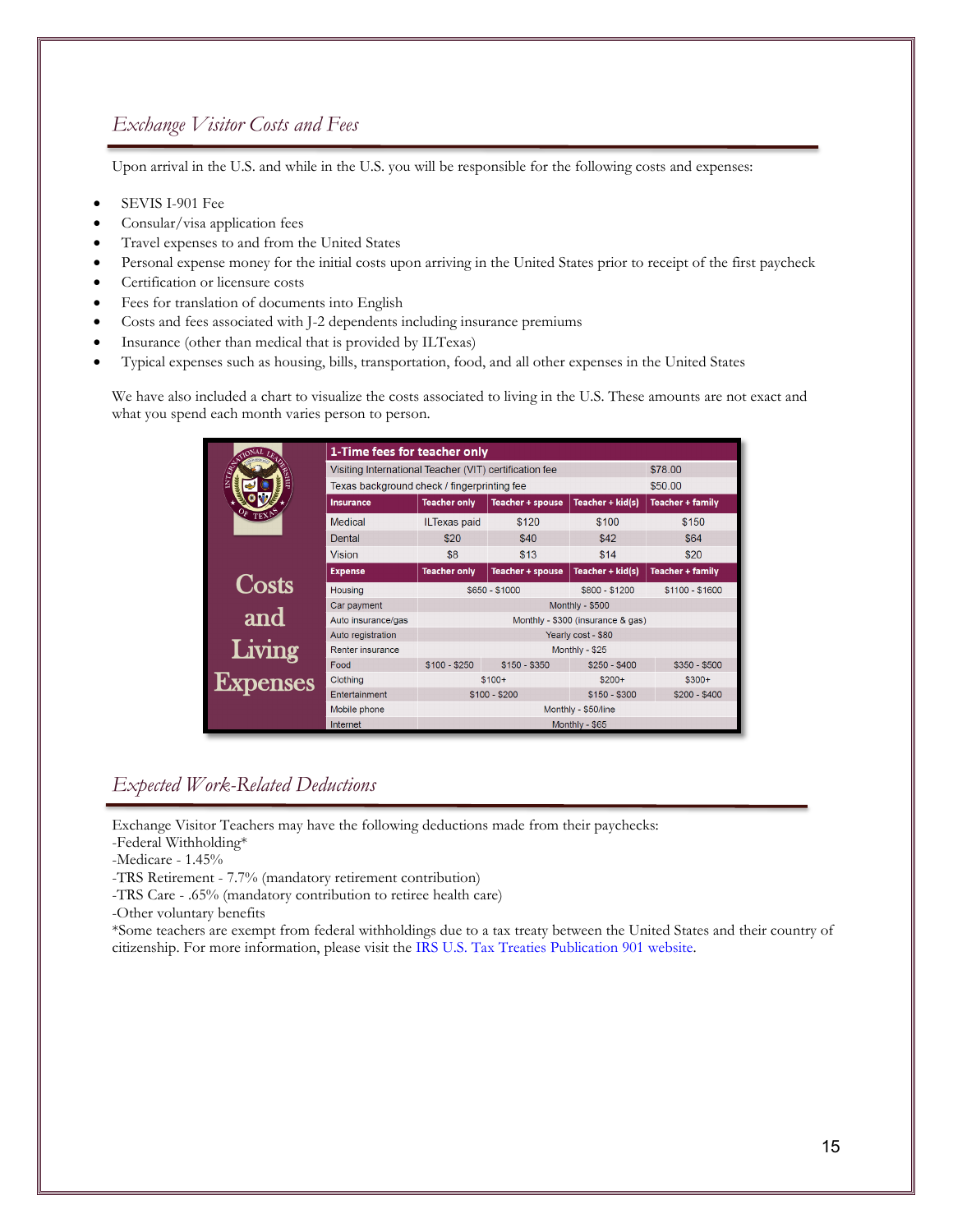### *Social Security Card Information*

A Social Security Number (SSN) is a tax identification number that will be needed by your employer for payroll and taxation purposes. To work in the U.S., you must have an SSN. In order to be eligible for a Social Security Number (SSN), you will need to present evidence of work authorization to an official at a local Social Security Administration (SSA) office. Please note that it is NOT possible to apply for an SSN online or via an agency. You must have a personal interview with a Social Security Administration representative in a local Social Security office.

### When to Apply?

You can apply for a social security number after you have been present in the United States for 10 days on a J-1 visa. This waiting period assures that your record will have been updated in the government's database. In addition, you cannot apply before the start date of your Form DS-2019. ILTexas will assist you in going to a Social Security Administration Office during the International Teacher Orientation in July. If you arrive late and need to go to the SSA office after Orientation, please communicate with your principal to find a good time to go. It is very important that you apply for this card as soon as possible so that your salary payments are not delayed. If you need help with transportation to the social security office, please have your international coordinator help you find someone at the campus to take you to the office.

### **As soon as you receive the number or a copy of the card, please send it to your HR staffing specialist or to [hr@iltexas.org.](mailto:hr@iltexas.org)**

### If you DO NOT have a permanent address at the time of applying, please use: **2021 Lakeside Blvd, Richardson, TX 75082 (Care of Carrie Hutchinson)**

We will then mail you the unopened envelope or send it to your campus with a courier, and you will then need to sign and submit a scan of the card to HR as above.

### *Obtaining a Driver License or State ID*

Teachers are eligible to apply for a Driver License or Texas State ID Card after living in Texas for 30 days. People in Texas can only have a Driver License or a Texas State ID Card. Texas does not allow people to have both cards. If you have a valid driver license from another US state, you need to get a Texas driver license.

The site below lists the nationalities allowed to drive in in Texas for ONE YEAR upon arrival as long as they have had their country license translated to English. You do not need and International Driver's License. <http://www.dps.texas.gov/DriverLicense/reciprocity.htm>

People from mainland China (and any other countries not listed on the site above) are NOT allowed to drive in the US with only their country's driver's license even if they have the International Driver's Permit. We suggest you use a transportation service until getting your Texas license. HOWEVER- many rental car companies and car dealers do not know these rules and will still allow you to rent or buy a car using only your passport and country license.

**International Driver's Permit (IDP).** The IDP is a document secured in one's home country of origin and serves only as a valid translation of a home country driver's license. It may not be used by itself, as the official home country driver's license must accompany it to be considered a valid driving document. Please check with your home country government office on how to obtain an IDP in your home country. You will not be able to get an IDP once you are already in the U.S.

*Please note that an IDP is* not *an International Driver's License - the internet has a lot of false information regarding an invalid document called an "International Driver's License". Please do not purchase one of these false documents, as it is not an acceptable legal document to drive in the US.*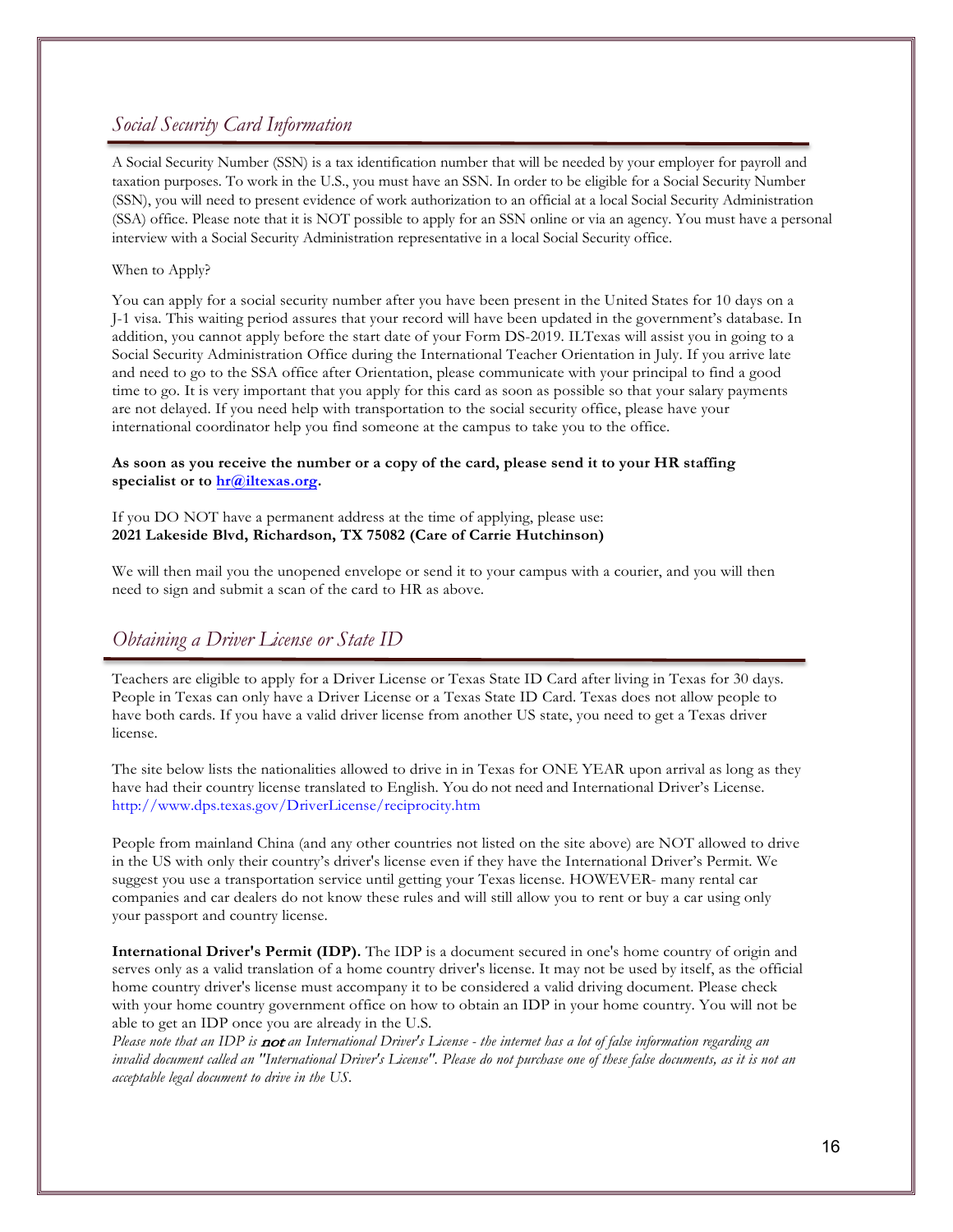To apply for a driver license in Texas, you need to go to the Department of Public Safety. To find the office closest to you, please visit [www.dps.texas.gov.](http://www.dps.texas.gov/) Some offices allow you to make an appointment online.

To obtain a driver's license, you need to take the following items to prove you are here legally:

- Valid Passport
- DS-2019
- I-94
- Employment Contract or Letter of Agreement
- Social Security Card
- Proof of Residency (two items, see below)

Proof of Residency: Teachers must provide a proof of residency document verifying that they have lived in Texas for at least 30 days. You must provide any two of the following to prove that you live in Texas. These documents must have your name on them, not your roommate's name.

- Current deed, mortgage, monthly mortgage statement, mortgage payment booklet or a residential rental/lease agreement
- Utility statement (including electric, water, natural gas, satellite TV, cable TV or non-cellular phone bill) dated within 90 days of the date of application
- Current automobile insurance policy or an automobile insurance statement
- Current homeowner's or renter's insurance policy or homeowner's or renter's insurance statement
- Mail from financial institutions; including checking, savings, investment account and credit card statements dated within 90 days of the date of application
- Mail from a federal, state, county or city government agency dated within 90 days of the date of application
- Pre-printed paycheck or payment stub from ILTexas dated within 90 days of the date of application
- Current Form DS2019, I-20 or a document issued by U.S. Citizenship and Immigration Services
- Individuals who are unable to provide two acceptable documents may be eligible to complete a Texas Residency Affidavit.

To Apply for a Driver License:

- Complete the application. (This form is available online or at any driver license office.)
- Bring the required documents and fees (usually \$25).
- Pass the Vision Exam at the driver license office.
- Pass the knowledge and driving tests, unless exempt. The written test is available in English and Spanish.
- You may have to take a driving test, please contact the Texas Department of Public Safety for more information.

### *Banking*

During orientation ILTexas will help you set up a bank account at a local bank. Not all banks are the same, even when it comes to basic personal accounts. It can be very wise to contact the banks in your local area to discuss what exactly you'd get if you opened an account.

Opening an account in person is usually the best option for first-time account holders. One big advantage of opening an account in person is that you can ask the teller all of your questions and get immediate answers (as opposed to the waiting you'll have to do online or on the phone). Also, because you can sign the forms and receive your confirmation documents on the spot, the process of opening an account is also usually speedier in person. If you plan to close your account when you leave the country, you may want to ask your bank about account closing procedures. Also, ask your bank about using your bank card when traveling internationally.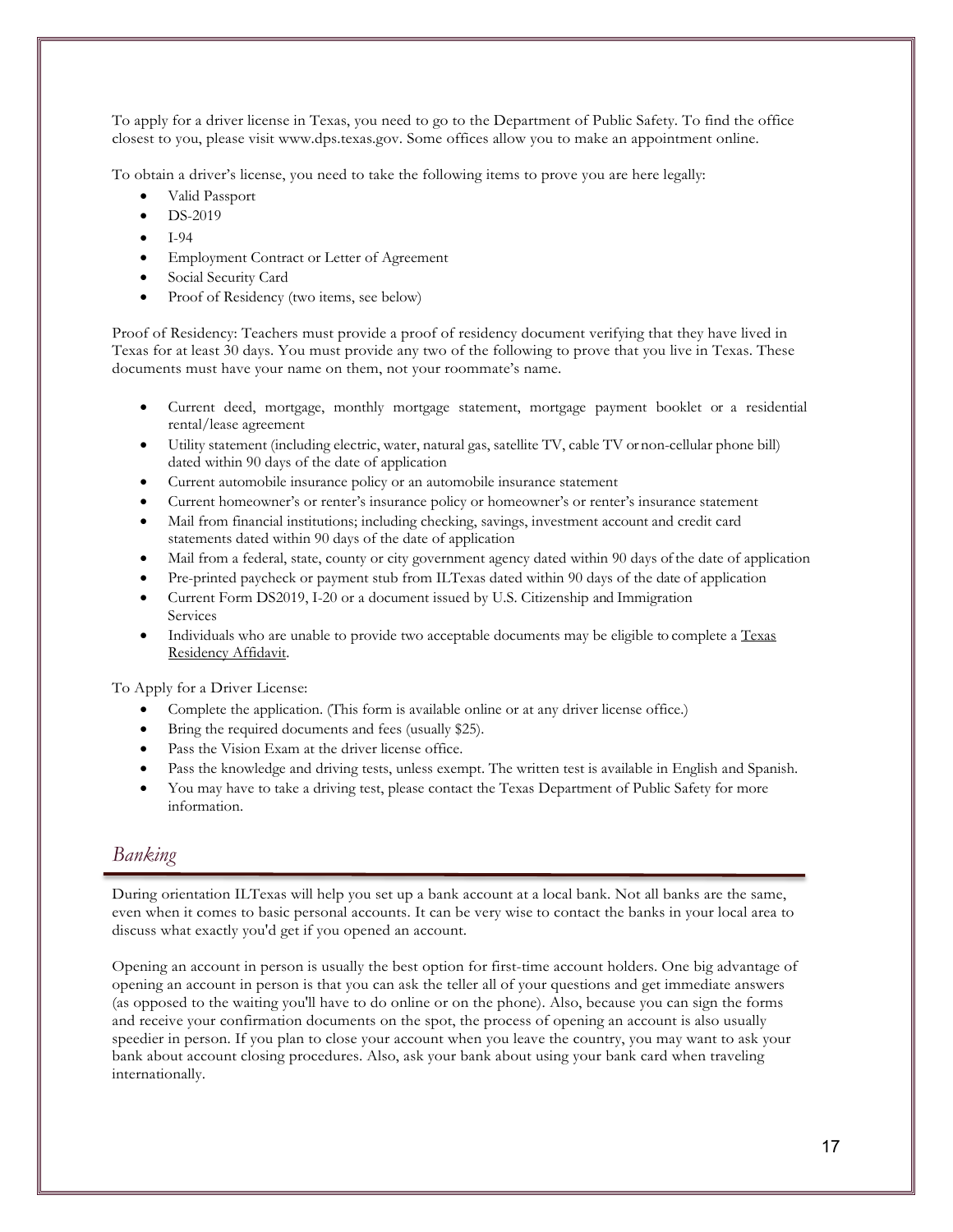**Checking accounts** allow you to have easy, day-to-day access to the money you deposit into them. With a checking account, you'll get a checkbook and a debit card that you can use to pay for things with the money in your account. You will also have the option to set up a direct deposit. Money in a checking account doesn't change over time. There are usually no minimum account balances required you just have to keep enough money in your account to cover your purchases. It is important to avoid overdrawing your account. Overdrawing your account means that you've spent more than you have in the checking account, and your bank pays the full amount of your purchase. When you overdraw your account, you almost always have to pay fees.

**Direct deposit** is the easy, worry-free way to have electronic deposits – like paychecks– deposited automatically into your U.S. Bank checking or savings account. Deposits are made electronically, so you never have to worry about losing a paycheck or going to the bank. Moreover, it's much faster than paper deposits. To sign up: Get your employer's direct deposit signup form, provide your bank routing and account information, give the form back to your employer.

Savings accounts allow you to earn interest on the money you deposit. But as the name suggests, these accounts are meant for saving money. So there is a restriction on the number of certain types of withdrawals or transfers you can make in a month and usually a daily minimum balance requirement. Keep in mind, though, that the interest your account earns is considered income and is therefore taxable.

**Credit** allows us to borrow money with the promise we'll pay it back at the end of the month or pay a fee in the form of interest. When applying for credit cards, it's important to shop around. We suggest you go through your bank. There are several credit cards with various features, but there is no one single best card. When you're trying to find the credit card that best suits your needs, consider The annual fee, APR, rewards, grace period, terms, etc.

**Debit** pulls electronic cash straight from your checking account.

**Cash** starts and ends the transaction in plain sight at the register when we hand over paper and coins

A **loan** is an arrangement in which a lender gives money or property to a borrower, and the borrower agrees to return the property or repay the money, usually along with interest, at some future point(s) in time. Usually, there is a predetermined time for repaying a loan. You may need to get a auto loan but we highly suggest that you contact a banker to get more information and work through a bank.

**Sales taxes in the United States** are taxes placed on the sale of goods and services in the United States. In the United States, sales tax is governed at the state level and no national general sales tax exists. The Texas Sales tax is 8.25% on top of the price of an item.

#### **Tipping Customs**

There are a number of circumstances in the United States when tipping is expected and, in fact, where tips make up a substantial portion of the wage of the person involved. Most people tip as follows:

•To porters at airports and train or bus stations, \$1 per piece of luggage (unless a set fee is posted in the terminal);

•To bellboys who show you to your room and carry your baggage in hotels, a minimum of \$1;

•To waiters or waitresses in restaurants, 15-20 percent of the bill (for large groups, a service charge may already be included in the bill);

•To taxi drivers, 10-15 percent of the fare;

•To barbers or hairdressers, 10–20 percent of the bill.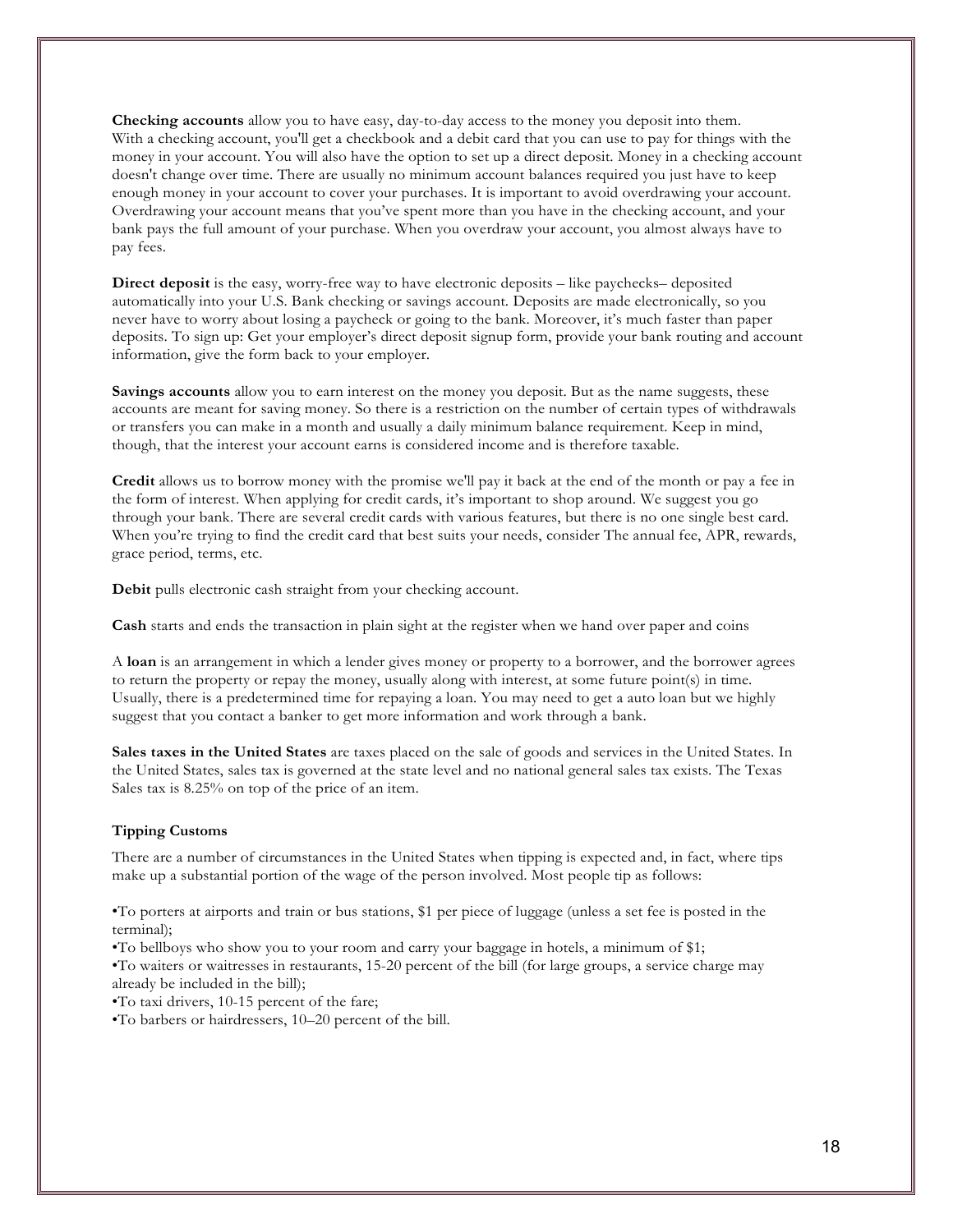### *Frequently Asked Questions*

#### **I received my visa. When can I arrive in the United States?**

Exchange Visitors are permitted entry into the United States no more than 30 days before the start date on form DS-2019.

#### **Will ILTexas buy my plane ticket to the United States?**

No. Exchange Visitor Teachers are responsible for all travel to and from the United States.

#### **Does ILTexas offer J-1 visa sponsorship for categories other than teacher?**

ILTexas has been designated by the U.S. Department of State to sponsor teachers. We are not authorized to sponsor any other J-1 visa category.

### **Does ILTexas offer any other type of work sponsorship for foreign nationals?**

ILTexas only sponsors foreign nationals to work as teachers on J-1 visas. We are unable to sponsor foreign nationals with any other type of visa.

#### **Will ILTexas help me change my status in the United States?**

ILTexas cannot help applicants change their status. It is recommended that applicants who are in the United States and are eligible to change their status to J-1 contact an immigration attorney to inquire about a change of status.

#### **What salary and benefits will I receive from ILTexas?**

ILTexas Exchange Visitor Teachers are compensated for their work consistent with the pay schedule of local teachers with similar education and experience. ILTexas provides Exchange Visitor Teachers with health insurance at no cost. Exchange Visitor Teachers are eligible to enroll in and pay for other benefits such as dental insurance, vision insurance, and life insurance.

#### **Can an Exchange Visitor Teacher work a second job?**

Exchange Visitor Teachers are only authorized to perform the work described on their Form DS-2019. Teachers are ineligible to perform any other work for pay and cannot legally earn a wage at any other organization.

#### **Where will I live?**

Exchange Visitor Teachers are assigned an International Coordinator to assist with locating housing near the school. Teachers are responsible for housing costs for the duration of their time in the United States.

#### **Do I have to pay taxes?**

Exchange Visitor Teachers are paid a salary and are subject to federal taxes. Teachers from certain countries may be exempt from federal taxes due to a tax treaty between the United States and their country of citizenship. If no tax treaty exists, ILTexas will automatically deduct federal income taxes. Exchange Visitor Teachers may be exempt from Social Security and Medicare taxes. Teachers are expected to file a federal tax return each year for the income earned in the United States. If a teacher needs assistance in completing a tax return, he or she should contact a tax professional.

#### **Can I get a driver's license?**

Yes. International Coordinators and the International Department assist Exchange Visitor Teachers in finding a car and obtaining a driver's license.

#### **How long can I stay in the United States once my program has finished?**

After you have successfully completed your program, you are permitted by the United States Citizenship and Immigration Services (USCIS) to remain in the U.S. for up to 30 days. During this 30-day period, which is often referred to as the "Grace Period," you are under the jurisdiction of the USCIS and are no longer entitled to teach at ILTexas. USCIS grants this period to allow time to prepare for your return to your home country. You may travel inside the United States during this time, but you are not eligible to travel to another country as you will not be permitted re-entry to the United States because of the expired J-1 visa.